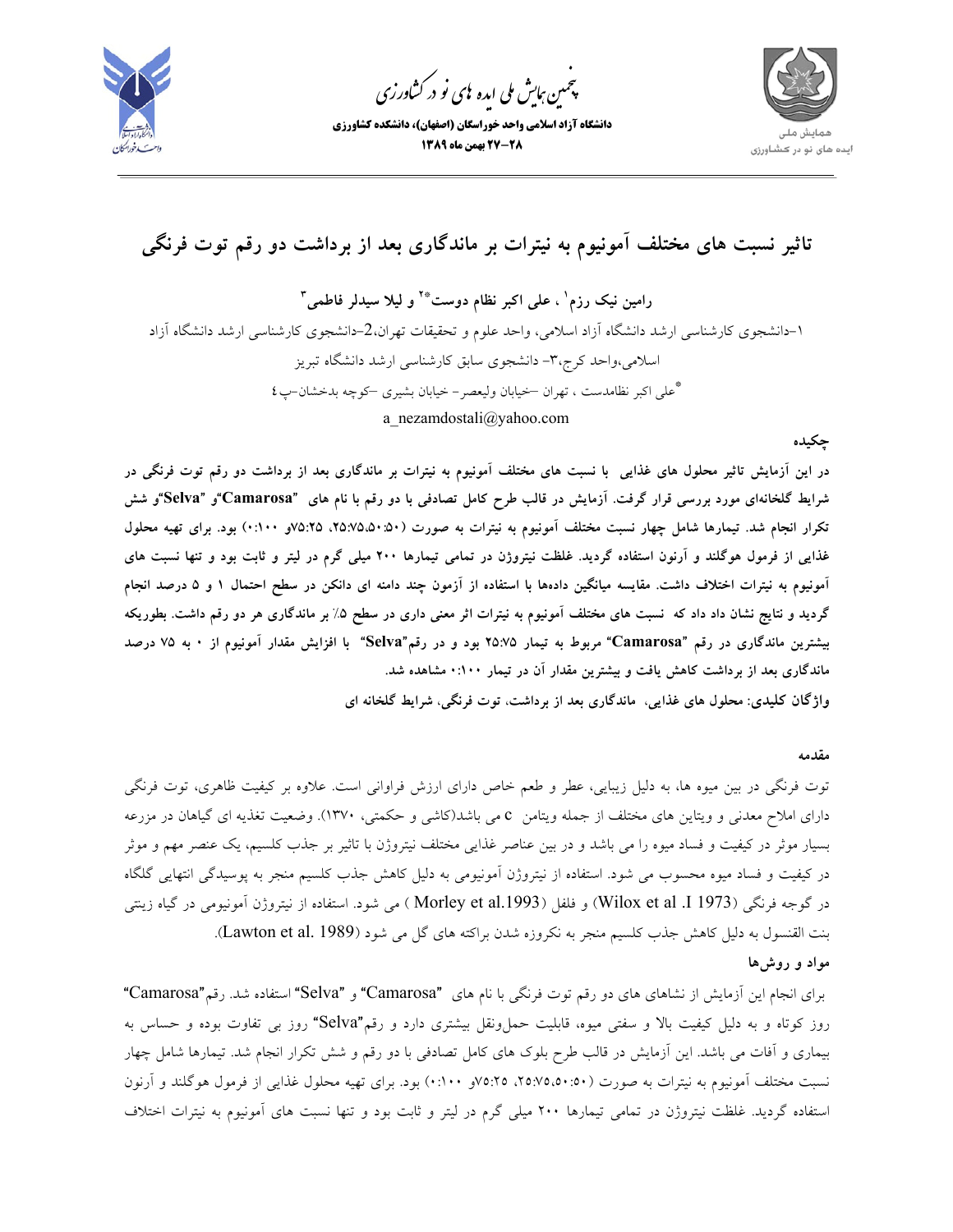

.<br>پنجمین *جایش ملی* ایده <sup>ب</sup>ای نو در کشاورزی ൕह

ׇ֦ׅ֘



داشت. براي اندازه گيري عمر ماندگاري از هر تيمار، سه ميوه رسيده از سه بوته جداگانه برداشت شد. ميوه ها بلافاصله بعد از برداشت در داخل ظروف پلاستيكي قرار گرفته و براي حفظ رطوبت داخل ظرف از نوار سلفون استفاده شد. ظرف ها در دماي 4 درجه سانتي گراد نگه داري شدند و زمان از دست رفتن كيفيت ظاهري (از دست رفتن شادابي، زرد و خشك شدن كاسبرگ ها و كدر شدن رنگ بيروني ميوه) پايان عمر ماندگاري ميوه ها بود.

**نتايج و بحث** 

نتايج نشان داد كه نسبت هاي مختلف آمونيوم به نيترات اثر معني داري در سطح %5 بر ماندگاري هر دو رقم داشت. بطوريكه در رقم "Camarosa "با افزايش مقدار آمونيوم از 0 به 25 درصد ماندگاري بعد از برداشت افزايش و با افزايش مقدار آمونيوم از 25 به 75 درصد كاهش يافت. بيشترين ماندگاري در رقم "Camarosa "مربوط به تيمار 25:75 بود و در بين تيمارهاي 0:100 و50:50 اختلاف معني داري مشاهده نشد.

در رقم"Selva "با افزايش مقدار آمونيوم از 0 به 75 درصد ماندگاري بعد از برداشت كاهش يافت و بيشترين مقدار آن در تيمار 0:100 مشاهده شد. طبق نظر Kotsiras و همكاران (2002) ماندگاري بعد از برداشت ارتباط تنگاتنگي با ميزان جذب كلسيم دارد. Gerendas و همكاران (1997) نيز نشان داند كه نيتروژن آمونيومي در خاك يا محلول غذايي به دليل اسيدي شدن محيط منجر به سميت آمونيومي مي شود و اين اسيدي شدن محيط در جذب ساير عناصر معدني تاثير گذاشته و منجر به كمبود برخي از عناصر غذايي از جمله كلسيم مي شود كه نقش بسيار در ماندگاري بعد از برداشت محصول دارد.



نمودار(1): **تاثير نسبت هاي مختلف آمونيوم به نيترات بر ماندگاري بعد از برداشت دو رقم**"Camarosa "**و**"Selva"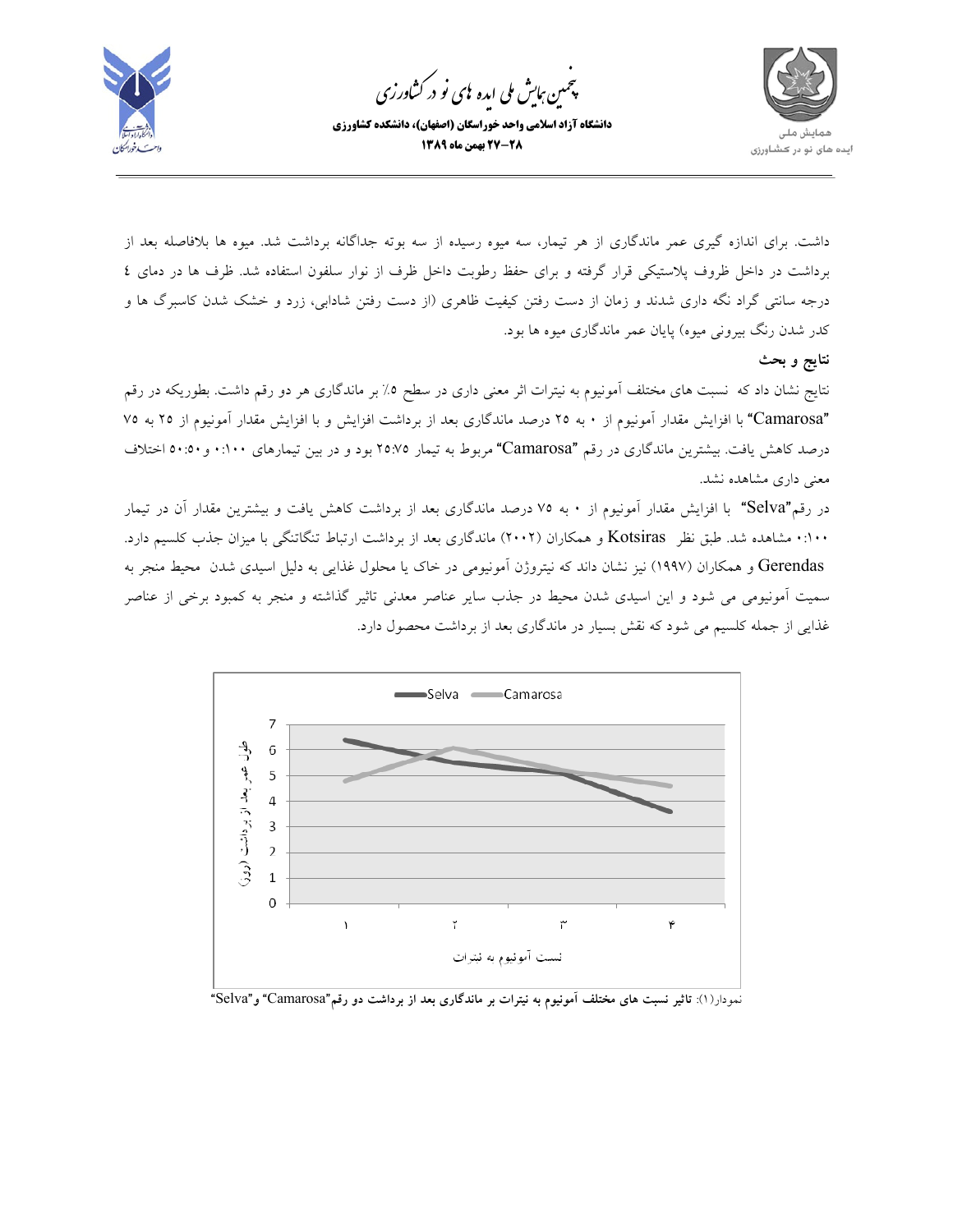

.<br>چمین *جایش ملی* ایده <sup>ب</sup>ای نو در کشاورزی ൕह

ֺׅ



## **نتيجهگيري كلي**

نيتروژن آمونيومي زياد در محلول غذايي به دليل تاثير منفي در جذب ساير عناصر مورد نياز باعث كاهش عمر ماندگاري محصول مي شود.

**منابع** 

**-1** كاشي، عبدالكريم و حكمتي ، جمشيد .1370 پرورش توت فرنگي. انتشارات تهران

2-Gerendas,J.,zhu,z.,Bendixen,R.,Ratcliffe,R.G. and Satteimacher, B.1997. Physiological and biochemical processes related to ammonium toxicity in higher plants. Zpflanzenernahr. Bodenk.160:239-251.

3-Kotsiras,A.,Olympios,C.M.,Drospoulos,J. and Passam,H.C.2002. Efecte of nitrogen form and concentration on the distrution of ions within cucumber fruit. J.AM sci.Hort.95:175-183.

4-Lawton,A.Mcdaniel,L and Graham,T.1989. Nitrogen source and calcium supplement afecte stem strength of poinsettia.j.Hort.sci.24:463-465.

5-Morely,P.S.,Haryrave,M. Bradley,M.and pilebeam,D.J.1993. Susceptibility of sweet pepper cultivars in the calcium deficiency disorder Blooom-end rot.p.561-567

6-Wilcox,G.E.,Hoff,J.E. and Jones,C.M.1973 Ammonium reduction of calcium and mangasium cntent of tomato and sweet corn leaf tissue and inflllences on incidence of blossom and rot of tomato fruit.J.Amer.sos.Hort.sci.98:86-89.